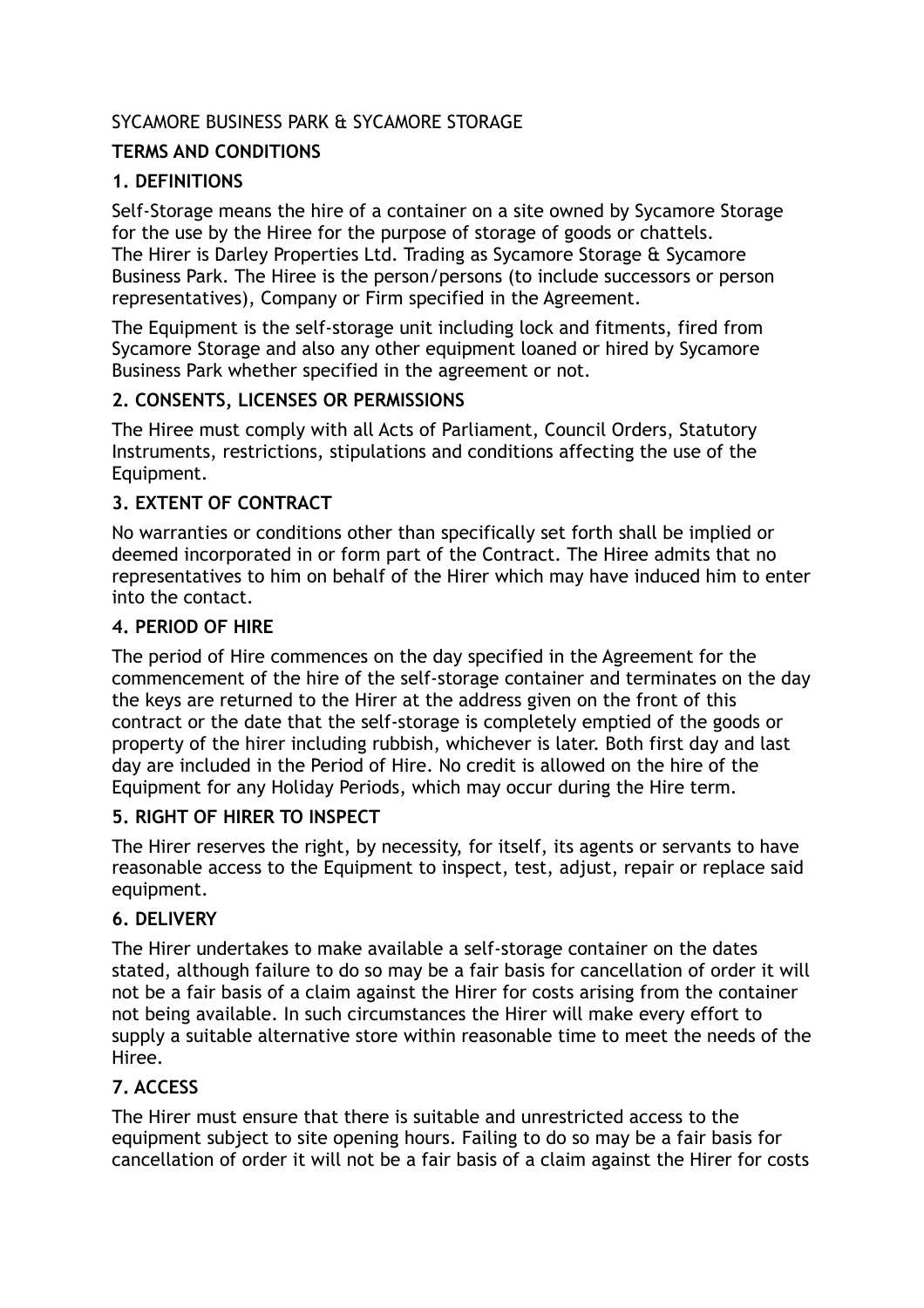arising from the container not being available. (This term does not prejudice the provisions of the term of these term and conditions headed suspension)

# **8. OPENING OF, AND ENTRY IN TO CONTAINERS**

The Hiree may open and enter into a store at any time, subject to any opening hours applicable at the site and subject to the provisions of Term 22, Suspension.

# **9. LOADING AND UNLOADING**

The Hiree is responsible for the loading and unloading of the store hired.

# **10. ACTIVITY**

The Hiree shall not carry out any activity on the premises owned or operated by Sycamore Storage & Business Park other than those activities associated with storage in a container hired from Sycamore Storage for the purpose of self-storage

## **11. USE**

The equipment is offered by the Hirer solely for the use for the purpose of selfstorage and should not be for any other purpose.

The Hiree should not store within the store any goods or items which may be hazardous to their users of the self-storage facilities or which may through negligence or mishap cause damage to adjacent containers. The Hiree should not use the self-storage unit for the storage of livestock of any kind.

In the event of a mishap resulting from the actions of the Hiree or involving contents of the

Hiree self-storage unit which results in damage of the property of other users of the self-storage facilities or to the property of anyone else or injury to the person using or in the vicinity of the self-storage facilities the Hiree shall be liable.

Apart from the provision of a lockable self-storage facility which is in good working order the Hirer is not responsible for the security of the self-storage unit or its contents nor is any landlord from whom the Hirer has rented land to carry out the business of self-storage whether the property has security protection or not. The Hiree is responsible for returning the self-storage unit to the Hirer in good order at the end of the hire period and if not shall be responsible for all charges to bring the self-storage unit to good order including cleaning, removal of rubbish and making good any damage caused including by break in or attempted break in. The Hiree is responsible for removal of any rubbish resulting from activities on site and must maintain the area around self-storage unit in good order. Failure to do so may result in a charge for cleaning or removal of rubbish.

The Hiree should comply with operational conditions of the site and should restrict himself to activities directly associated with the storage, loading and unloading of goods or chattels to and from the equipment.

# **12. MAIN SERVICES**

Main services are not connected to the equipment and Hiree shall not attempt to arrange temporary or permanent connection of the mail services to the equipment.

# **13. MAINTENANCE, CARE AND ALTERATIONS**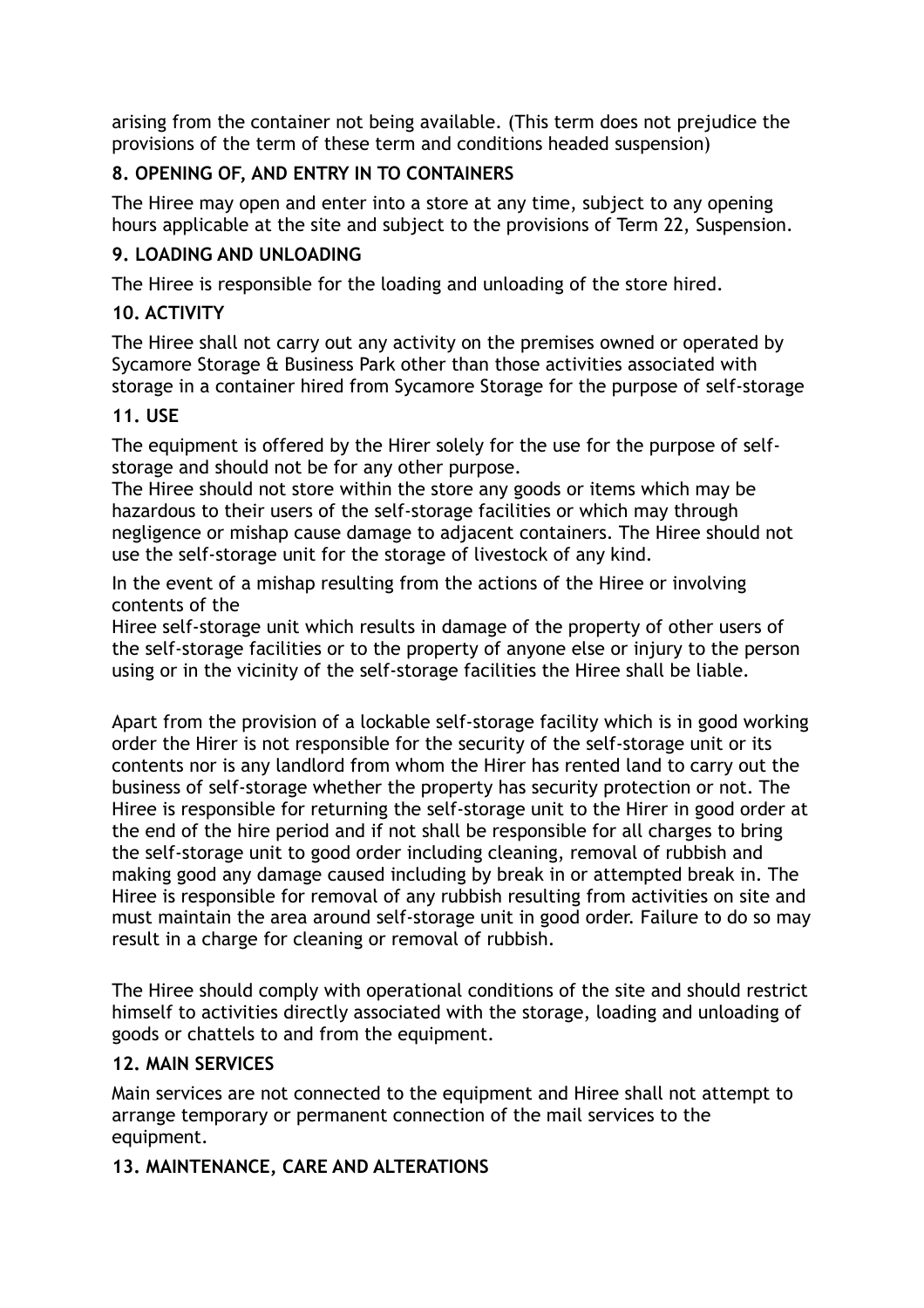The Hirer agrees to make available a self-storage container in good and sound for the duration of the period of the hire. If it is the option of the Hiree that the container is not suitable then provided that this is brought to the attention of the Hirer within 2 working days of commencement of the hire the Hirer will endeavour, where reasonably practicable to provide an alternative suitable container. If this is not practical, then this may be a fair basis for cancellation of the order however it will not be fair basis of the claim against the Hirer for costs arising from a suitable container not being available. The Hiree shall be responsible for maintaining the equipment to the standard as at the commencement of hire (or following repair or improvement), for using the equipment in a reasonable manner and returning said, equipment on completion of hire in a good condition (fair wear and tear excepted). The Hiree is responsible for all loss or damage to the equipment caused by actions or negligence of the Hiree. If the contract is terminated, the Hiree continues to be responsible for all loss or damage to the equipment until the keys to said equipment are returned into the possession of the Hirer or the date that the self-storage container is completely emptied of the goods or property of the Hiree, whichever is the later. Any loss or damage will be charged to the Hiree.

The equipment must not be altered or modified in any way.

## **14. REPAIRS**

The Hiree shall not attempt to repair the equipment and shall inform the Hirer immediately of any loss, damage or repairs needed to said equipment. The Hirer undertakes to deal with repairs as soon as reasonably practicable or, at the discretion of the Hirer and subject to availability, to offer an alternative container. The Hirer may also suspend further use by the Hiree of the container in need of repair until such repairs are carried out. The need for repair may be a fair basis for cancellation of order however it will not be a fair basis of a claim against the Hirer for the cost arising from the container, or alternative, not being available.

## **15. LOSS OR DAMAGE**

The Hirer accepts no responsibility for any loss or damage to the equipment or its contents due to, or arising from, any cause other than due directly to a defect of equipment. This includes damage or loss due to extreme weather or external conditions including temperature change or condensation.

#### **16. SUBLET**

The Hiree should keep the equipment in sole possession of the Hiree and refrain from selling, assigning, mortgaging or letting said equipment (or any part thereof). Except in the case of an agent who may sublet the equipment after first obtaining written approval of the Hiree to any sub-letting and terms thereof.

#### **17. OFF-HIRE**

At the term of the hire the Hiree shall return the equipment into the possession of the Hirer empty and in good condition (except fair wear and tear). The Hiree shall remove all goods and property stored before the equipment is returned to the Hirer. The Hiree shall be responsible for any costs incurred by the Hiree in restoring the equipment to good condition and for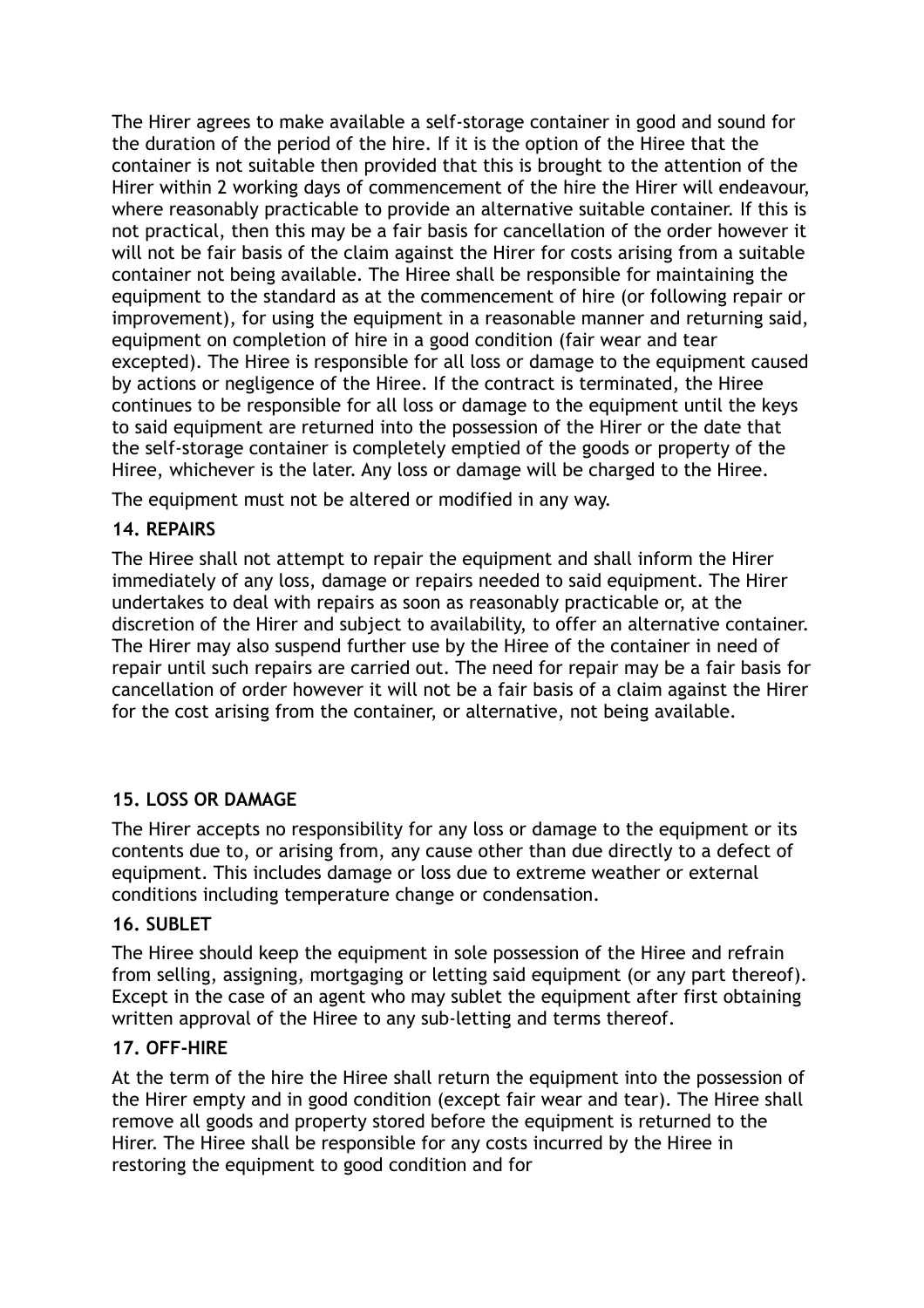removing and disposing of any goods or property left behind by the Hiree. The equipment shall not be regarded as off-hired until the keys have been returned by the Hiree of the Hirer at the address given on the front of the contract and the equipment is empty and in the same condition (subject to fair wear and tear) as when hire commenced.

# **18. IDENTIFICATION MARKS**

The Hirer reserves the right to retain its mark or plate on the equipment identifying it as the property of the Hirer and the Hiree shall not deface, remove or cover up same.

# **19. AVAILABILITY**

Quotations are offered subject to availability of the equipment at the time of hiring and the

Hirer reserves the right to offer an alternative item of the equipment should the original quoted be unavailable.

# **20. RENTAL AND PAYMENT TERMS**

The equipment should normally be hired out for a minimum rental period of one week, unless otherwise agreed and this normally be reflected in the hire price. Parts of a week will be charged pro-rata. The following Hirer reserves the right to request a deposit against the hire of a store and associated equipment. Following off-hire the Hirer will credit whole unused periods due, subject to conditions (normally a period of a week) as a multiple of the minimum hire period. The Hirer will refund any deposits which have been paid, to the Hiree at the address given by the Hiree when entering into the contract, unless otherwise advised, within 14 days of termination of the hire. The Hirer reserves the right to amend hire rates at any time on new or existing contacts after a minimum period has expired. Such amendments will normally be a result of inflation. The Hiree will be given reasonable notice.

# **21. TERMINATION**

21.1 The contract can be terminated by the Hiree at any time and charges shall be paid in accordance with the relevant minimum hire period (normally one week).

21.2 The Hirer may terminate the contract forthwith should;

A) the Hiree fails to comply with any of the conditions here in, including nonpayment of rent within 21 days;

B) The Hiree be committed for any act of bankruptcy or levy against the Hiree of any distress or execution;

C) the Hiree enters into competition with creditors or, in the case of a Limited Company, goes into liquidation;

D) the Hiree puts into jeopardy or prejudices in any way the Hirer's interest in the equipment through any act or omission on his part.

21.3 If for any reason the rent remains unpaid for a period of twenty-one days or the contract is terminated for any other reason specified in this clause, or for any other default on the part of the Hiree, the Hirer shall be entitled through proper legal process to recover all monies due to it under the terms of this contract. (See also Term in these Terms and Conditions headed 'Suspension')